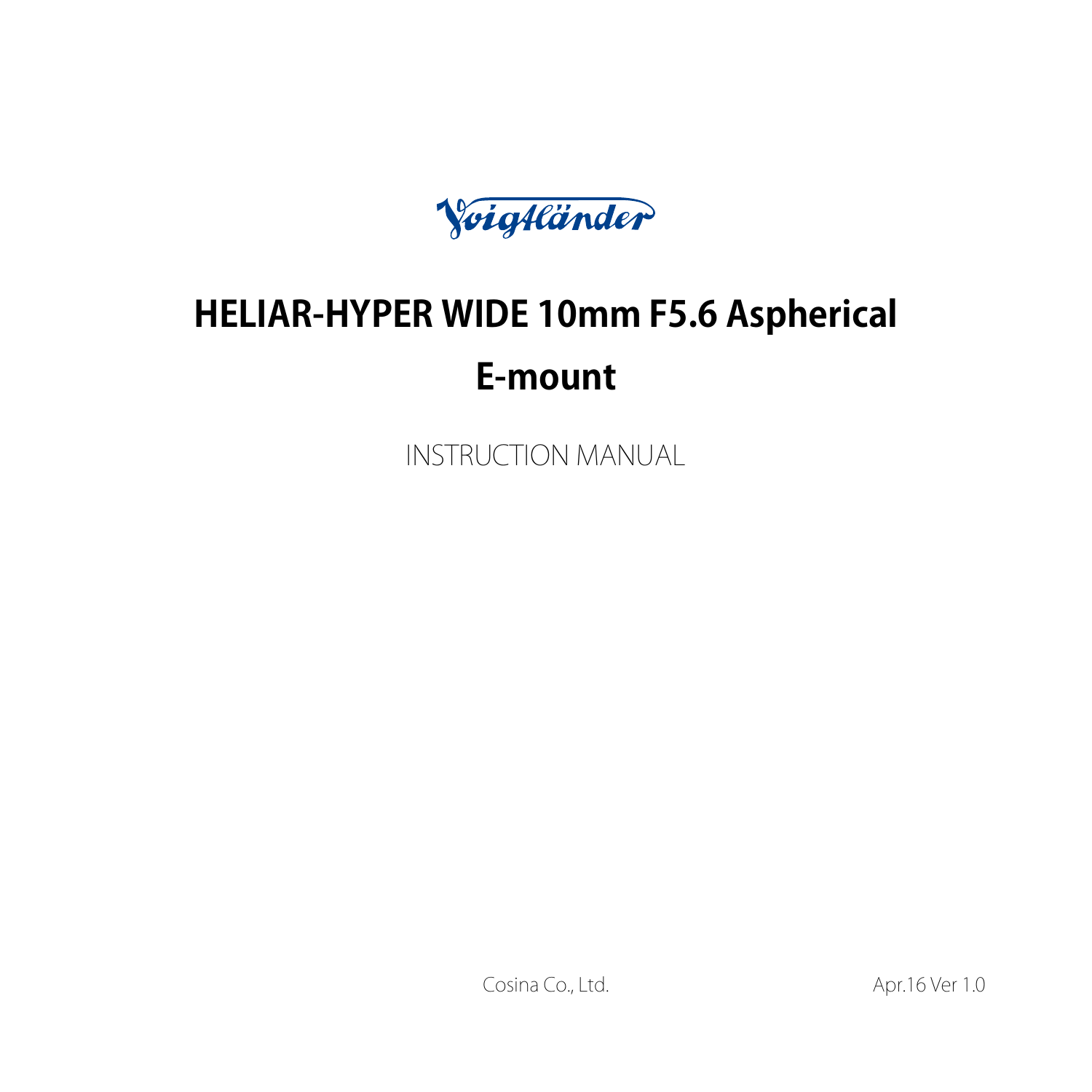Voigtländer E-mount lenses are designed for use on E-mount camera body. The lenses cover the full frame format. They are manually controlled lenses so the user sets focus and aperture - the built-in CPU will transmit the information to the camera body to give the user Exif-data, and depending on the specification of the camera Auto-lens-correction, 5 axis-Image Stabilization as well as Manual-Focus Assist.

Aperture is in 1/3 stop increments. The Voigtländer E-mount lenses are also equipped with Selective Aperture Control System for use with video recording functions.

## Features of Voigtländer E-mount lens

■ Built-in CPU for Full Frame E-mount camera bodies ■ Lens Construction Design for Digital Sensor ■ All Metal Lens Barrel for long life ■ Smooth Focus Ring for precise focusing ■ Selective Aperture Control System

\* Specification and information is subject to change without prior notice.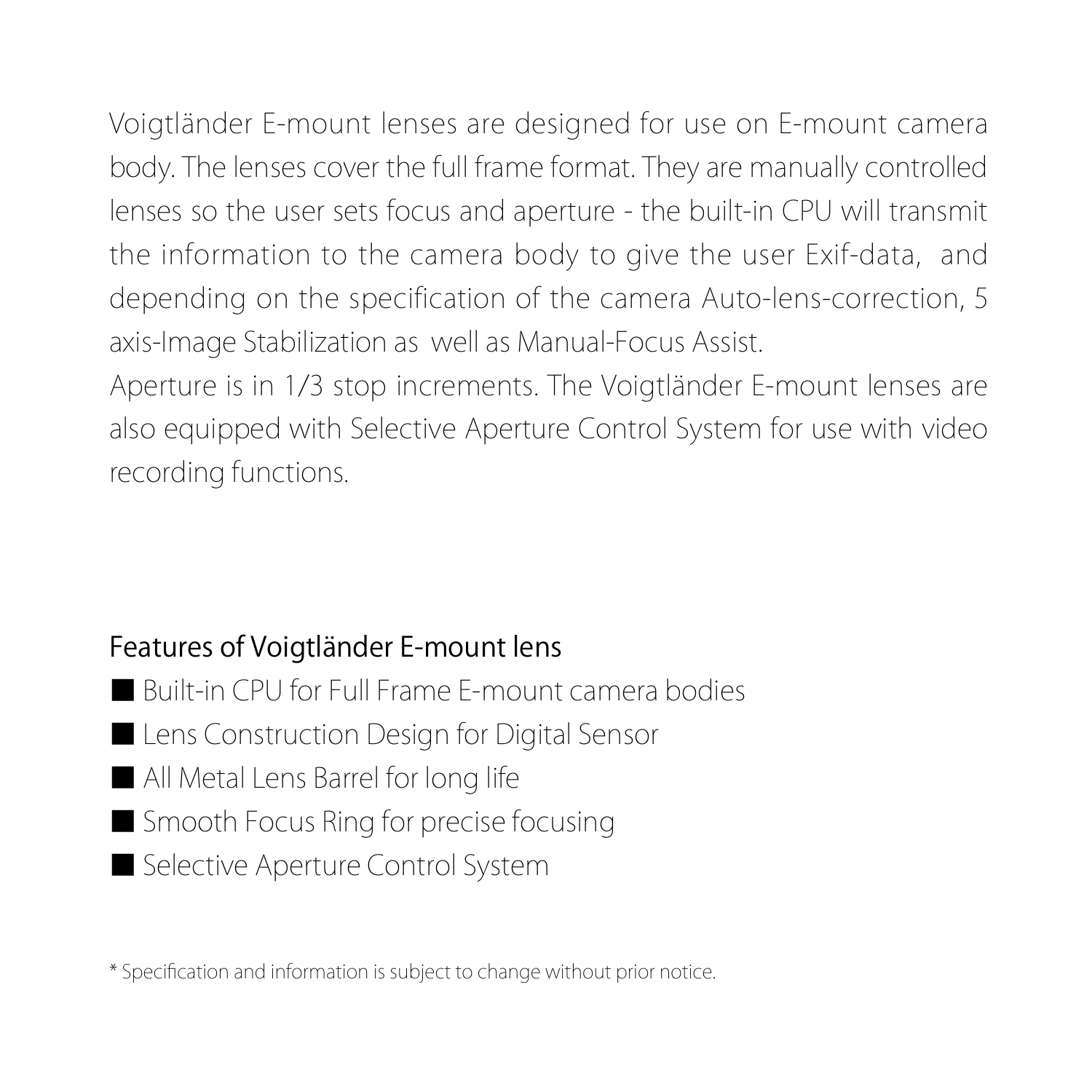# Tips for lens care and safety

These tips are to protect the user from injury or damaging the lens.

| WARNING        | If the user ignores this warning sign and uses the<br>equipment the wrong way serious injuries and even<br>death might be the result. |
|----------------|---------------------------------------------------------------------------------------------------------------------------------------|
| <b>CAUTION</b> | If the user ignores this caution sign it might result in<br>injuries and damage the equipment.                                        |
| WARNING        | Never look directly at the sun with a telephoto lens as<br>this can damage your eyes.                                                 |
| CAUTION        | Keep the lens, camera and accessories out of reach of<br>children.                                                                    |
|                | Store the lens away from direct sunlight and always<br>store the lens with lens-cap on. Failure to do so can<br>create a fire hazard. |
|                |                                                                                                                                       |

Never touch the lens surface. In case it is dirty or dusty use commercial lens cleaner or appropriate lens cleaning cloth.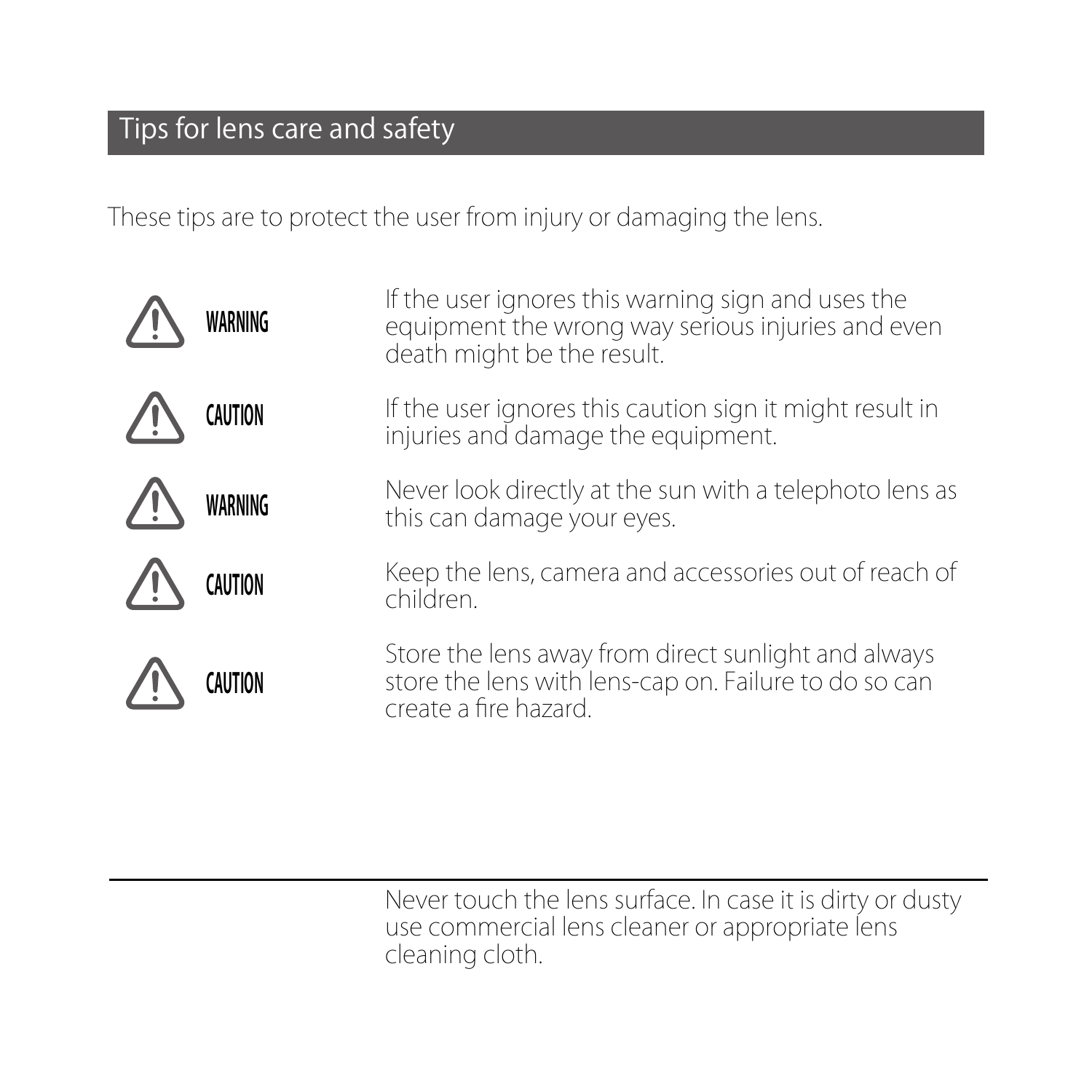# Description of Parts

- ① Lens Hood
- ② Aperture Ring
- ③ Aperture Control Ring
- ④ Focusing Ring
- ⑤ Distance Scale
- ⑥ Mount Index
- ⑦ Mount
- ⑧ Aperture Scale
- ⑨ Aperture Index
- ⑩ Distance Index
- ⑪ Depth Of Field Scale
- ⑫ Depth Of Field Ring

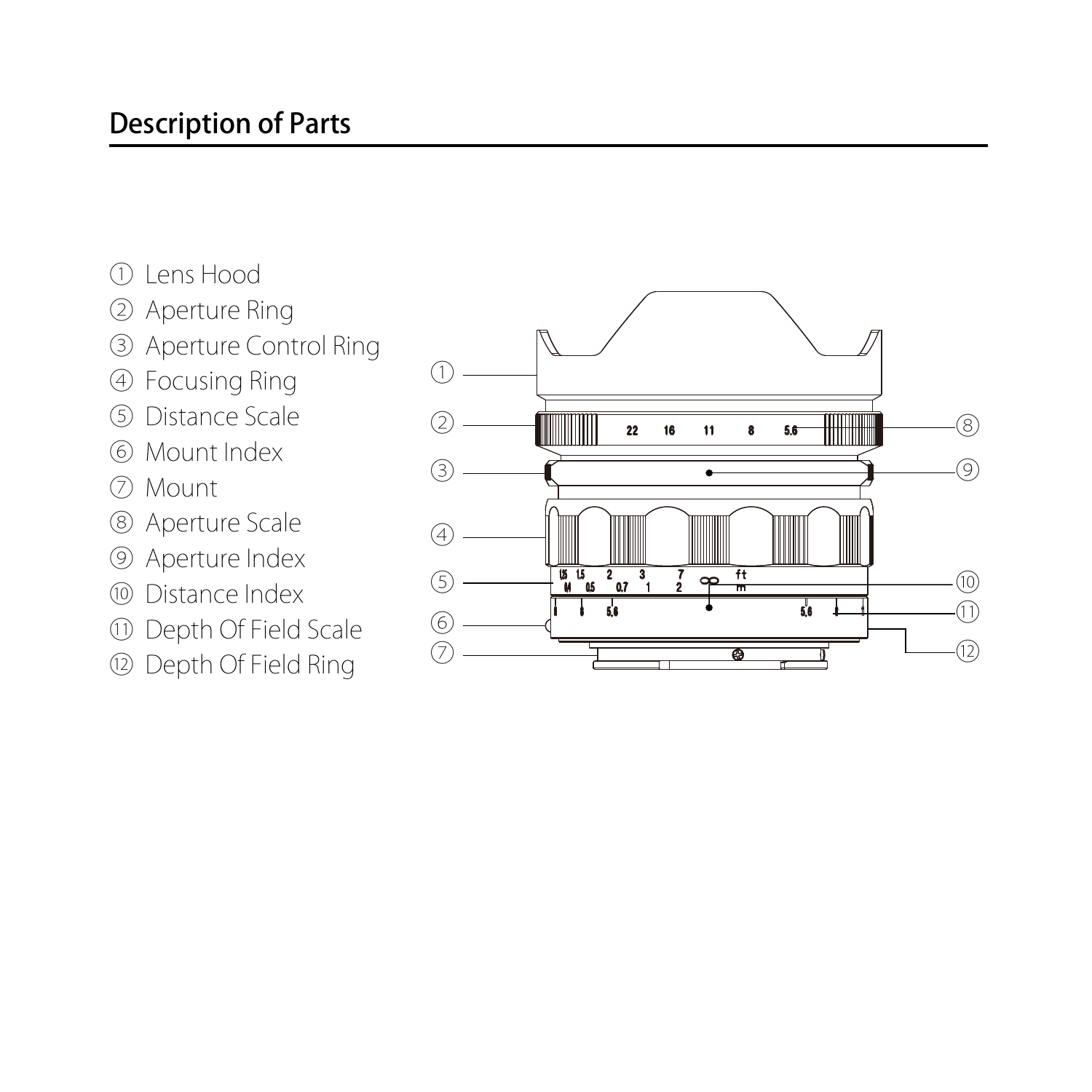# ● How to attach/detach the lens

Please refer to the instruction manual for your camera for how to attach/detach the lens.

\* Please make sure to set the power of the camera to "OFF".

Please hold Depth of Field Ring ⑫ to attach/detach the lens. To attach/detach the lens while holding other parts of the lens barrel can damage the lens.

# ● Selective Aperture Control System

You can choose two modes – with or without Click Stops - on the Aperture Control Ring.

- 1. Push the Aperture Control Ring ③ towards the Aperture Ring ② .
- 2. Turn the Aperture Control Ring ③ 180 degrees.
- 3. Make sure to align the 2 indexes ⑨ and ⑩..

\* If the white mark on the Aperture Control Ring ③ is in line with the indexes, the lens is in Click Stop-mode. The yellow mark indicates the Clickless-mode.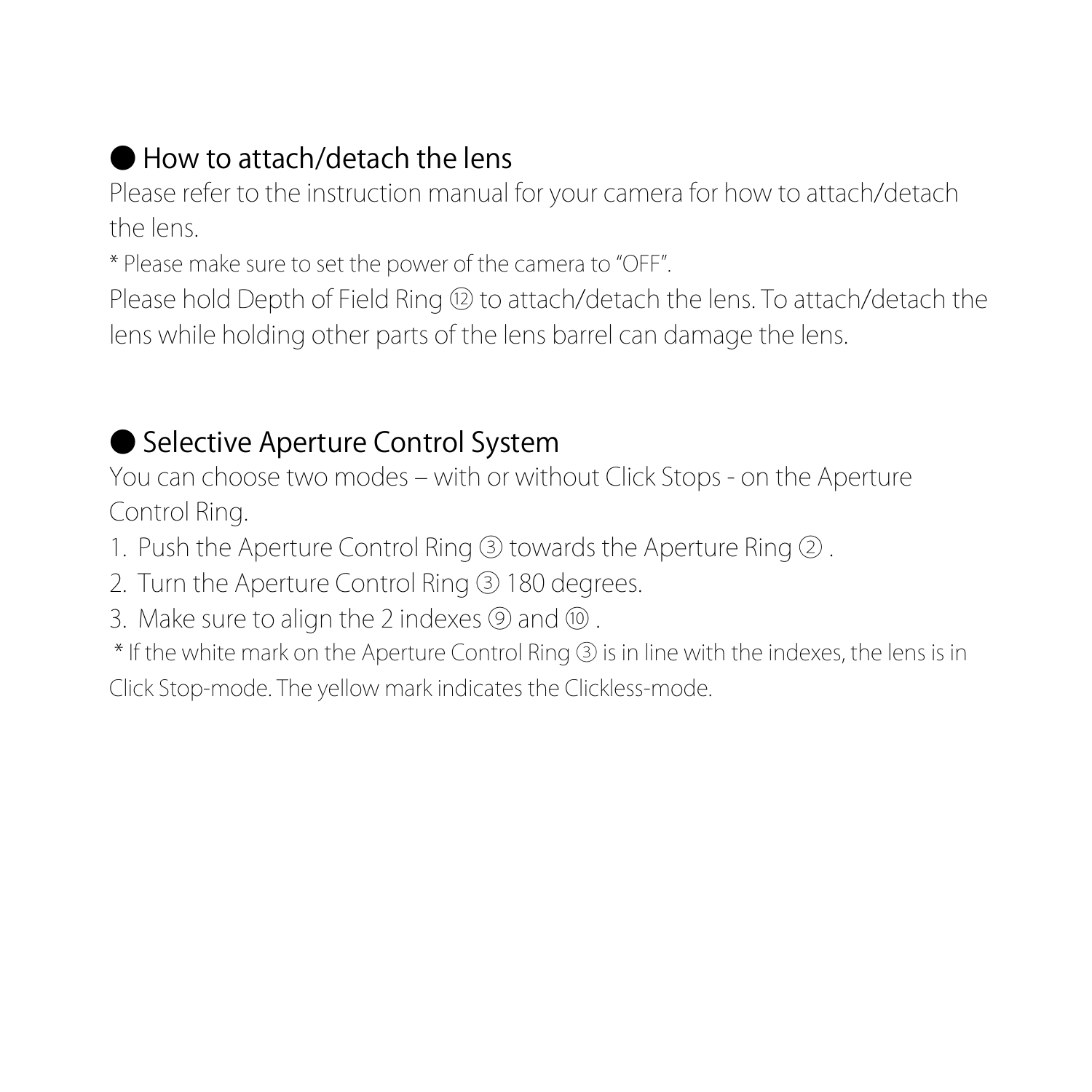## How CPU/Contact works

### 1. Exif Data

Picture can store the Exif data of lens.

| (For example, if you use Voigtländer 10mm F5.6) |                                         |  |
|-------------------------------------------------|-----------------------------------------|--|
| l ens:                                          | F 10mm F5.6                             |  |
| Focal length:                                   | 10 <sub>mm</sub>                        |  |
| Maximum aperture:                               | F56                                     |  |
| Aperture:                                       | The aperture value you used to take the |  |
|                                                 | picture                                 |  |
|                                                 |                                         |  |

 \* Some camera bodies can not transmit the data of Aperture setting correctly.

## 2. Lens Correction Data

The lens stores the data for lens correction. You can set Auto Lens Correction on camera bodies;

| Fall off:                      | Auto/Off |
|--------------------------------|----------|
| Chromatic Aberration: Auto/Off |          |
| Distortion:                    | Auto/Off |

\* On some camera bodies, you can not choose Auto Lens Correction Mode. In that case, a setting depends on the camera.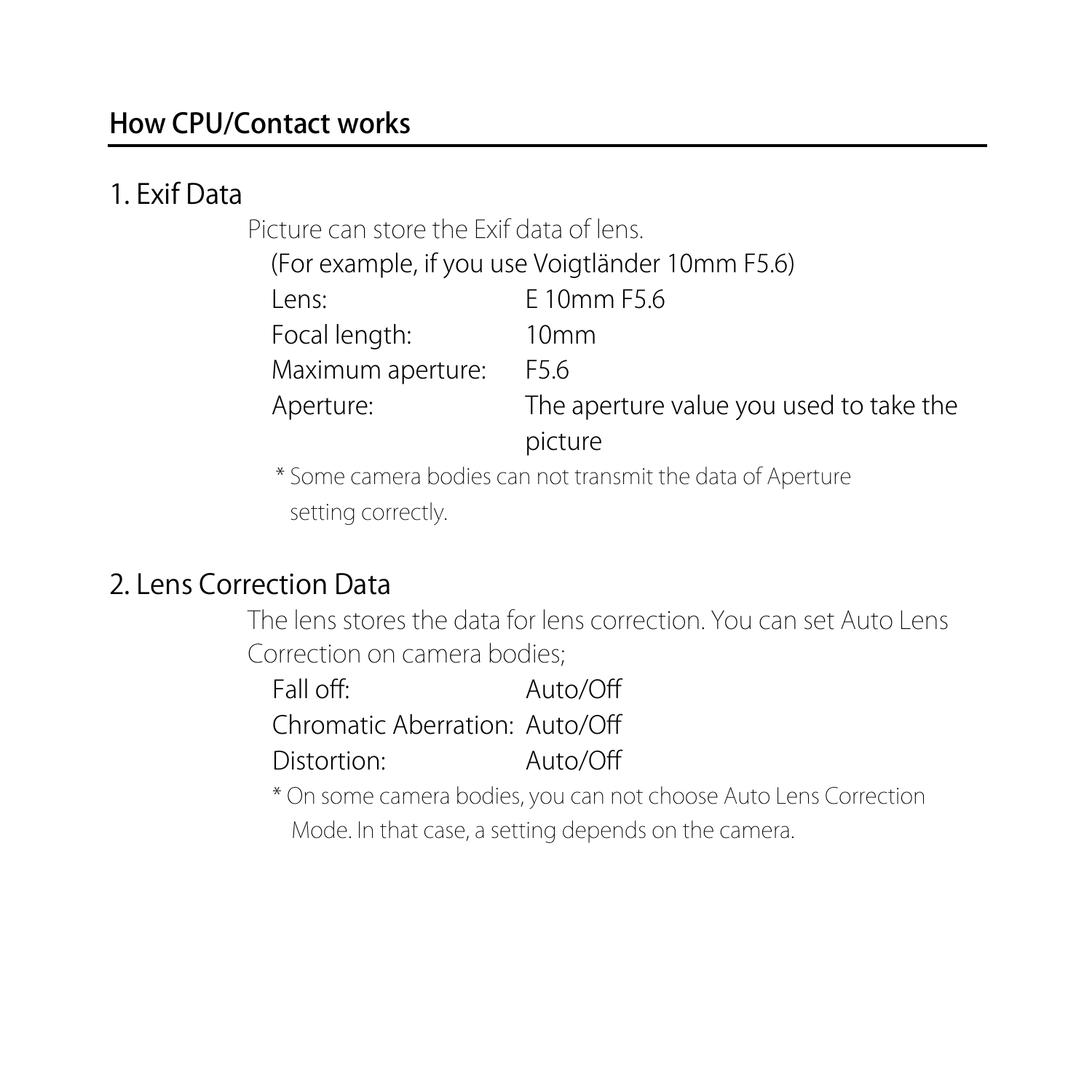## 3. Manual Focus Assist

Magnified Live View Image will be seen on the camera's LCD screen when the camera detects the Focus Ring rotation. You can choose duration of the mode;

#### Off / 2 seconds / 10 seconds / unlimited

- \* Please set "MF Mode" to use this function.
- \* On some bodies, you can not use this function. Please refer to the instruction manual of your camera.

#### 4. Focus Distance Setting

Focus Distance Setting Indication can be seen on the camera's LCD display when the Focus Ring rotation is detected by the camera.

- \* Please set "MF Mode" to use this function.
- \* On some camera bodies, you can not use this function.

#### 5. 5-Axis Image Stabilization

The Heliar-Hyper Wide 10mm F5.6 E-mount lens is compatible with E-mount cameras with built-in multi-axis Image Stabilization.